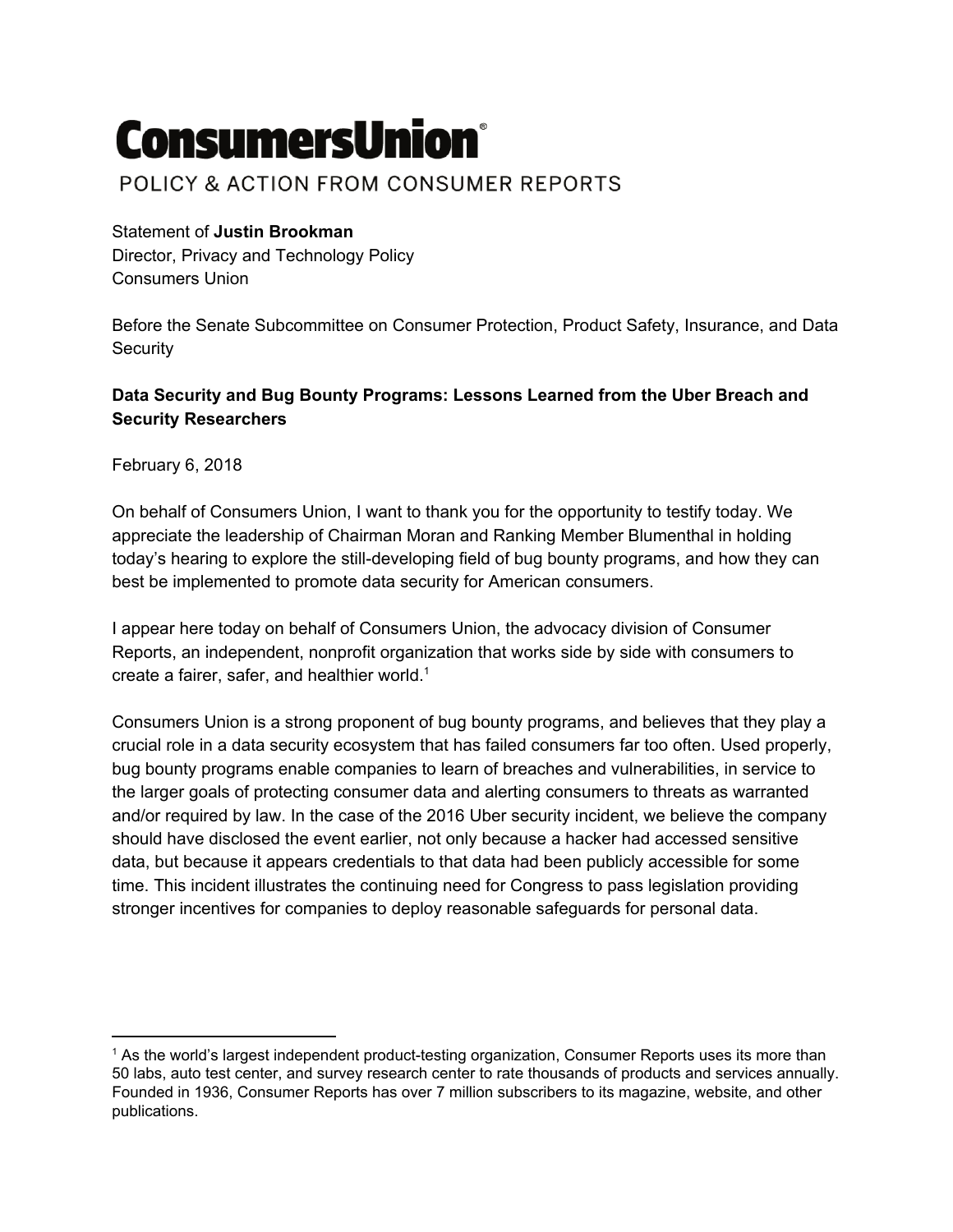I. The Poor State of Modern Data Security and the Importance of Bug Bounty Programs

As this Committee well knows, the story of data security in recent years is not a pretty one. Massive data breaches have become commonplace, as companies accumulate vast troves of valuable consumer data but frequently fail to put adequate systems in place to protect it. The Target data breach of 2013 compromised the information of an estimated 110 million people, including the payment card information of about 40 million consumers.<sup>2</sup> Hackers obtained the data of about 80 million people in the Anthem data breach of 2015. $3$  And last year, criminals took advantage of well-known vulnerabilities in software used by Equifax to access the Social Security numbers of over 145 million people.<sup>4</sup> Targeted companies often have the opportunity to head off a breach but neglect to take action. For example, the software vulnerabilities that made Equifax a ripe target for attackers had been public for months, but Equifax failed to address them before the breach. 5

Bug bounty programs represent a novel and innovative approach to identifying vulnerabilities before they can be taken advantage of by malicious actors. These programs incentivize a diverse third-party ecosystem to probe systems for potential failures. They also provide an alternative to sale of exploits on the black market where they can fetch several hundred thousand dollars — or more. $6$  By offering to pay for information directly, companies can offer white- and grey-hat hackers a legal way to monetize their skills, with a far better outcome for companies and consumers. The rapid rise of these programs is evidence of their success. In 2016, Google paid out over \$3 million under its bug bounty program for vulnerabilities in products such as Android and Chrome.<sup>7</sup> Last year it partnered with HackerOne to expand the program to cover popular third-party apps in its Google Play Store.<sup>8</sup>

Consumers Union strongly supports the development of bug bounty programs, not just by large tech companies, but for any company that stores sensitive consumer data that could lead to

<sup>2</sup> Rachel Abrams, *Target to Pay \$18.5 Million to 47 States in Security Breach Settlement*, N.Y. TIMES, (May 23, 2017), <https://www.nytimes.com/2017/05/23/business/target-security-breach-settlement.html>.

<sup>3</sup> Brendan Pierson, *Anthem to Pay Record \$115 Million to Settle U.S. Lawsuits over Data Breach*, REUTERS (Jun. 23, 2017),

[https://www.reuters.com/article/us-anthem-cyber-settlement/anthem-to-pay-record-115-million-to-settle-u](https://www.reuters.com/article/us-anthem-cyber-settlement/anthem-to-pay-record-115-million-to-settle-u-s-lawsuits-over-data-breach-idUSKBN19E2ML)[s-lawsuits-over-data-breach-idUSKBN19E2ML](https://www.reuters.com/article/us-anthem-cyber-settlement/anthem-to-pay-record-115-million-to-settle-u-s-lawsuits-over-data-breach-idUSKBN19E2ML).

<sup>4</sup> *Equifax Announces Cybersecurity Firm Has Concluded Forensic Investigation of Cybersecurity Incident*, EQUIFAX.COM (Oct. 2, 2017),

[https://www.equifaxsecurity2017.com/2017/10/02/equifax-announces-cybersecurity-firm-concluded-forens](https://www.equifaxsecurity2017.com/2017/10/02/equifax-announces-cybersecurity-firm-concluded-forensic-investigation-cybersecurity-incident/) [ic-investigation-cybersecurity-incident/.](https://www.equifaxsecurity2017.com/2017/10/02/equifax-announces-cybersecurity-firm-concluded-forensic-investigation-cybersecurity-incident/)

<sup>5</sup> Lily Hay Newman, *Equifax Officially Has No Excuse*, WIRED (Sep. 14, 2017), <https://www.wired.com/story/equifax-breach-no-excuse/>.

<sup>6</sup> Kif Leswig, *Here's what Apple thinks about the black market for \$1 million iPhone hacks*, BUSINESS INSIDER, (Jul. 4, 2016),

<http://www.businessinsider.com/apple-addresses-black-market-for-software-vulnerabilities-2016-6>

<sup>7</sup> Taylor Hatmaker, *Google's bug bounty program pays out \$3 million, mostly for Android and Chrome exploits*, TECHCRUNCH, (Jan. 31, 2017), <https://techcrunch.com/2017/01/31/googles-bug-bounty-2016/>.

<sup>8</sup> Liam Tung, *Android Security: Google will pay \$1000 for holes in these top apps*, ZDNET, (Oct. 20, 2017), [http://www.zdnet.com/article/android-security-google-will-pay-1000-for-holes-in-these-top-apps/.](http://www.zdnet.com/article/android-security-google-will-pay-1000-for-holes-in-these-top-apps/)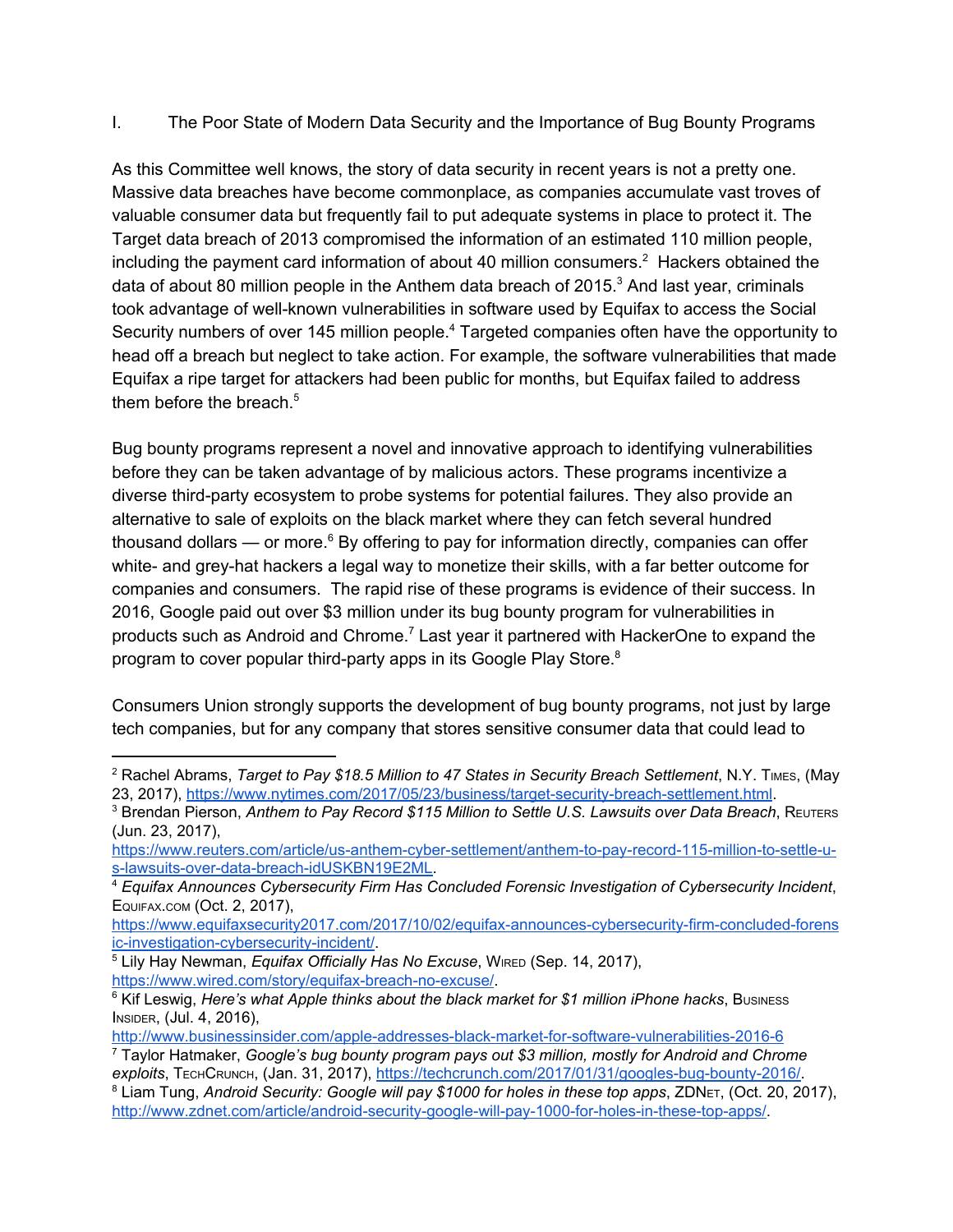identity theft, harm, or embarrassment if exposed. In fact, bug bounty programs are identified as an indicator of good data security in the Digital Standard — an open source effort led by Consumer Reports to articulate best practices for privacy, security, ownership, and governance in an increasingly connected world. $9$  We launched the Digital Standard with our partners Ranking Digital Rights, Disconnect, and the Cyber Independent Testing Lab in March of last year as part of a strategic shift to start evaluating products for these values as part of our core reviews and ratings service.<sup>10</sup> In addition to highlighting the value of bug bounty programs, the Digital Standard defines as best practices "disclos[ing] the timeframe in which it will review reports of vulnerabilities" and — notable for this hearing — "commit[ting] not to pursue legal action against security researchers."<sup>11</sup>

#### II. "John Doughs" and the Uber Bug Bounty Program

Although open source software development has always depended on external support to identify errors and weaknesses in code, formal bug bounty programs within major technology companies are still a relatively new phenomenon. As such, it is understandable that expectations, norms, and best practices are still developing in this area.

In 2016, a hacker calling himself "John Doughs" emailed Uber's chief security officer Joe Sullivan that he had discovered a "major vulnerability" in Uber's systems.<sup>12</sup> In subsequent conversations with the hacker, Uber discovered that company engineers had posted credentials to Uber's servers on the code management portal GitHub, and that Doughs had used the credentials to access information about Uber's 57 million user and driver accounts, including sensitive data such as driver's license numbers. Although Uber told Doughs that its maximum bug bounty payout was \$10,000, the hacker insisted that he expected "six digits" for his information. Eventually, Uber decided to pay Doughs \$100,000, and required him to agree to delete the compromised data.

In general, we believe it is counterproductive to report participants in bug bounty programs to law enforcement absent a strong indication of malicious intent. We are not convinced there is anything wrong *per se* with a hacker asking for more money than is originally offered for information on a vulnerability. A hacker may reasonably believe that the value of the information and the time invested in uncovering it merit a higher payment. In the past, others have criticized Uber's bug bounty program for failing to provide reasonable payments for identifying exploitable

<sup>9</sup> The Digital Standard, <https://www.thedigitalstandard.org/>.

<sup>&</sup>lt;sup>10</sup> Consumer Reports to Begin Evaluating Products, Services for Privacy and Data Security, CONSUMER REPORTS, (Mar. 6, 2017),

[https://www.consumerreports.org/privacy/consumer-reports-to-begin-evaluating-products-services-for-priv](https://www.consumerreports.org/privacy/consumer-reports-to-begin-evaluating-products-services-for-privacy-and-data-security/) [acy-and-data-security/](https://www.consumerreports.org/privacy/consumer-reports-to-begin-evaluating-products-services-for-privacy-and-data-security/)

<sup>&</sup>lt;sup>11</sup> The Digital Standard, Data Security, Vulnerability disclosure program, <https://www.thedigitalstandard.org/the-standard>.

<sup>12</sup> Nicole Perlroth and Mike Isaac, *Inside Uber's \$100,000 Payment to a Hacker, and the Fallout*, N.Y. TIMES, (Jan. 12, 2018),

<https://www.nytimes.com/2018/01/12/technology/uber-hacker-payment-100000.html>.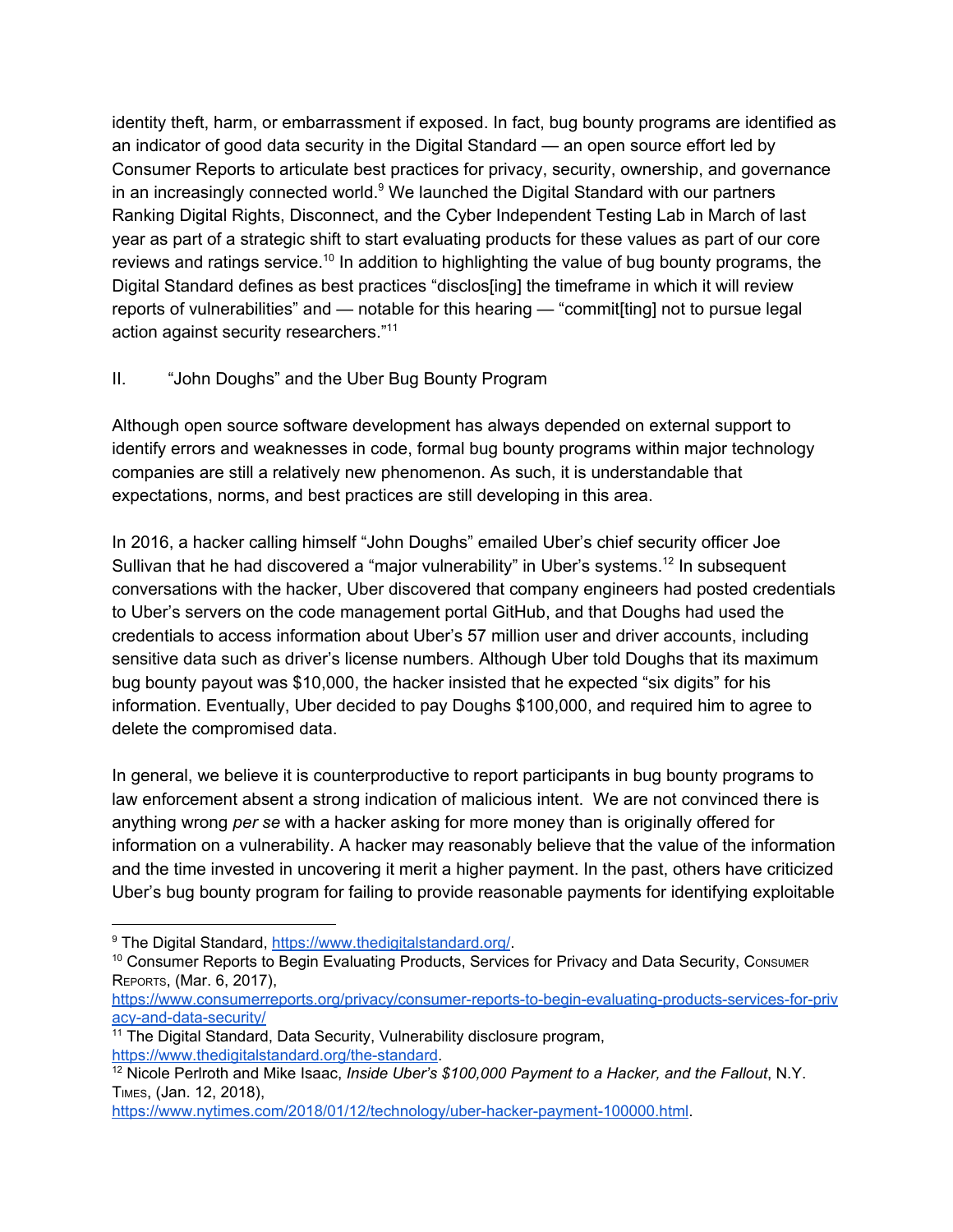holes in their code.<sup>13</sup> At some point, a request for more money may convey an implicit  $-$  or explicit — threat to sell the exploit or compromised data elsewhere if the demands are not met. However, from the publicly reported facts, it is not clear that that happened in this case. In any event, Uber had invited persons such as Doughs to look for precisely the type of vulnerabilities that he eventually found. If security researchers have to worry that looking for bugs in code will lead to criminal referral, the efficacy of bug bounty programs will dramatically decrease.

Nevertheless, Uber had an ethical — and legal — obligation to be more forthcoming with its users after it was made aware of its security lapse. Forty-eight states — as well as the District of Columbia, Puerto Rico, Guam, and the U.S. Virgin Islands have laws mandating disclosure to consumers when their personal information is jeopardized in a security breach.<sup>14</sup> Drivers' license information — which was compromised in this incident — is typically included within such laws. While breach notification triggers vary significantly among the states, it seems quite likely that at least some state laws mandated disclosure to Uber drivers about the incident. For example, California law requires breach notification when "unencrypted personal information was, or is reasonably believed to have been, acquired by an unauthorized person." While many other states only require notification upon a determination that no harm was likely to have occurred, it is not clear how Uber could have reasonably come to this conclusion. Even if Uber felt it could trust that John Doughs had not sold or copied the data, Uber knew that credentials to its servers had been publicly accessible in Github and could have been used by others to access sensitive personal information.<sup>15</sup> Uber is in constant communication with its drivers and could easily have told them about the potential exposure of their information; instead they decided to say nothing.

State data breach notification laws were first passed starting in 2002, and were clearly not written with bug bounty programs in mind. Notification laws and bug bounty programs both play an important role in protecting consumers, but there is a potential conflict between the two that needs to be reconciled. Indeed, notifying consumers of breaches created by ethical hacking pursuant to bug bounty programs could unnecessarily alarm consumers without providing any clear benefit.<sup>16</sup> Lawmakers seeking to update these protections must be extremely careful to

<sup>13</sup> Gregory Perry, *How I Got Paid \$0 From the Uber Security Bug Bounty*, MEDIUM, (Dec. 24, 2017),

[https://medium.com/bread-and-circuses/how-i-got-paid-0-from-the-uber-security-bug-bounty-aa9646aa10](https://medium.com/bread-and-circuses/how-i-got-paid-0-from-the-uber-security-bug-bounty-aa9646aa103f) [3f](https://medium.com/bread-and-circuses/how-i-got-paid-0-from-the-uber-security-bug-bounty-aa9646aa103f)

<sup>&</sup>lt;sup>14</sup> Security Breach Notification Laws, NATIONAL CONFERENCE OF STATE LEGISLATURES, (Apr. 12, 2017),

[http://www.ncsl.org/research/telecommunications-and-information-technology/security-breach-notification](http://www.ncsl.org/research/telecommunications-and-information-technology/security-breach-notification-laws.aspx)[laws.aspx.](http://www.ncsl.org/research/telecommunications-and-information-technology/security-breach-notification-laws.aspx)

<sup>15</sup>Jeremy Kahn, *Uber Hack Shows Vulnerability of Software Code-Sharing Services*, BLOOMBERG, (Nov. 22, 2017),

[https://www.bloomberg.com/news/articles/2017-11-22/uber-hack-shows-vulnerability-of-software-code-sh](https://www.bloomberg.com/news/articles/2017-11-22/uber-hack-shows-vulnerability-of-software-code-sharing-services)

[aring-services](https://www.bloomberg.com/news/articles/2017-11-22/uber-hack-shows-vulnerability-of-software-code-sharing-services).. This was not the first time Uber credentials posted to GitHub led to a data security incident; in 2014, credentials posted in a publicly available GitHub repository compromised the data of 50,000 users. *Id.*

 $16$  Similarly, security researchers have called for modifications to the Wassenaar anti-proliferation agreement to allow for cross-border communications about security vulnerabilities and the effective management of bug bounty programs. *See* James Sanders, *How the Wassenaar Arrangement threatens*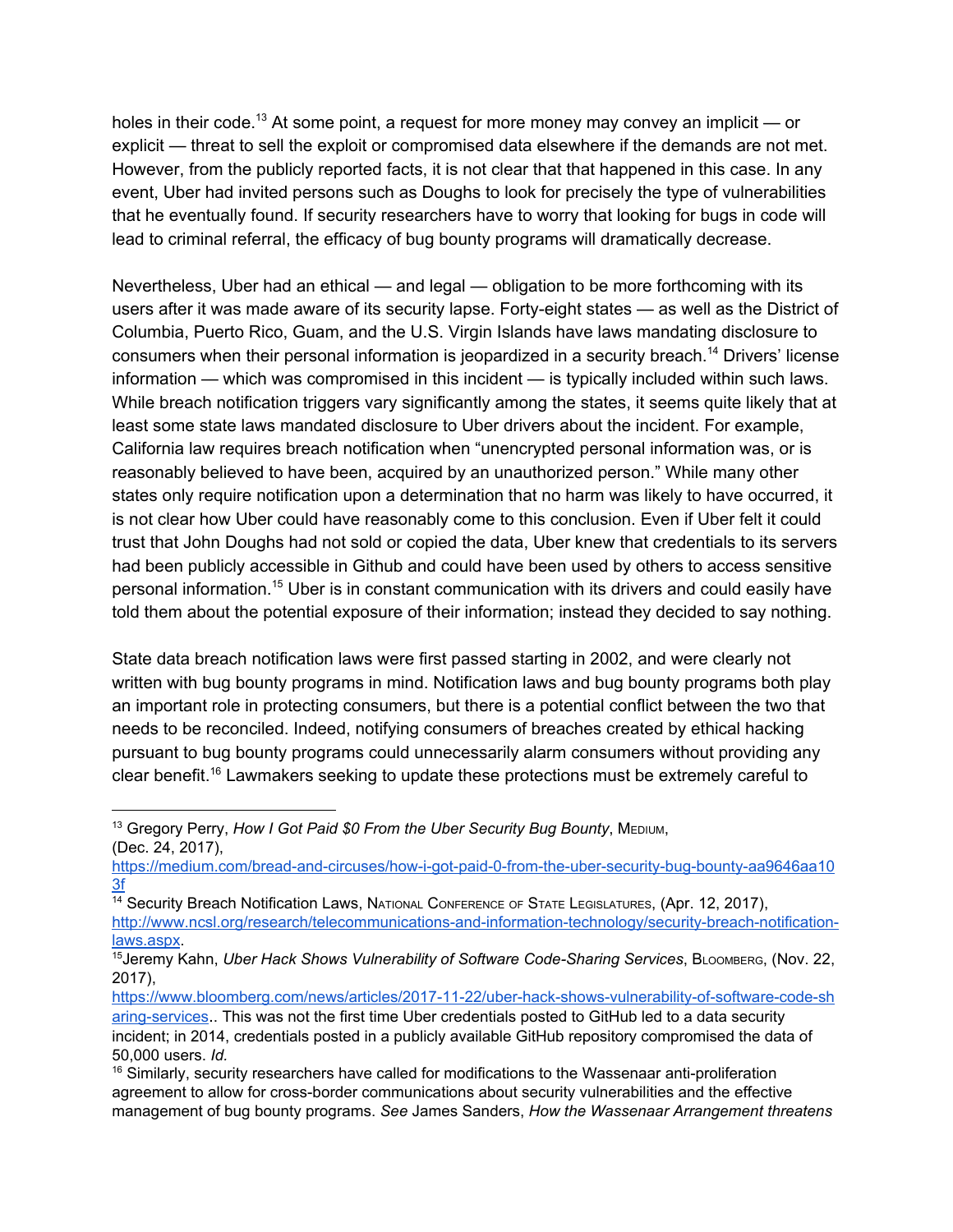balance the security benefits provided by external hacking with the right of consumers to know when their information is truly at risk, perhaps by developing general standards to govern the legitimate use of these programs. In any event, Uber was not entitled to simply decide not to follow consumer protection (and other) laws it believed to be onerous or unnecessary. Uber previously took over six months to announce a different data breach in 2015, making the delay in announcing the 2016 breach all the more difficult to justify.<sup>17</sup> Further, if in fact a condition of the payment to Doughs was that he could not disclose the incident — even after the vulnerability had been remedied so no one could exploit it — then the lack of transparency from Uber is still more concerning.<sup>18</sup>

#### III. New Laws are Needed to Provide for Better Security Incentives

Bug bounty programs should continue to play an important role in safeguarding consumers personal information. And Consumer Reports is committed to providing more information to the marketplace about which companies perform best under the Digital Standard, including which companies have the best security practices.

However, due to a misalignment of incentives, most companies today do not adequately invest in cybersecurity. Many breaches are not detected or publicly disclosed. The likelihood of law enforcement under the current regulatory scheme is low. The potential profits from using consumer data far outweigh any penalties that can be assessed for violations, incentivizing carelessness and misuse. And companies that experience a data breach bear only a portion of the cost — much of that instead is laid on consumers. As such, we need a much stronger data security law in the United States.

Americans lost an estimated \$16 billion to identity theft in 2016, up almost \$1 billion from the year prior.<sup>19</sup> Department of Justice data reveals that about 7% of Americans over the age of 16

*responsible vulnerability disclosures*, TECHREPUBLIC, (Jul. 7, 2015),

[https://www.techrepublic.com/article/how-the-wassenaar-arrangement-threatens-responsible-security-vul](https://www.techrepublic.com/article/how-the-wassenaar-arrangement-threatens-responsible-security-vulnerability-disclosures/) [nerability-disclosures/](https://www.techrepublic.com/article/how-the-wassenaar-arrangement-threatens-responsible-security-vulnerability-disclosures/).

<sup>17</sup> Dave Lewis, *Uber Suffers Data Breach Affecting 50,000*, FORBES, (Feb. 28, 2015), [https://www.forbes.com/sites/davelewis/2015/02/28/uber-suffers-data-breach-affecting-50000/#5e59102c](https://www.forbes.com/sites/davelewis/2015/02/28/uber-suffers-data-breach-affecting-50000/#5e59102c2db1) [2db1](https://www.forbes.com/sites/davelewis/2015/02/28/uber-suffers-data-breach-affecting-50000/#5e59102c2db1).

<sup>18</sup> Mike Isaac, Katie Brenner, and Sheera Frankel, *Uber Hid 2016 Data Breach, Paying Hackers to Delete Stolen Data*, N.Y. TIMES, (Nov. 21, 2017),

[https://www.nytimes.com/2017/11/21/technology/uber-hack.html.](https://www.nytimes.com/2017/11/21/technology/uber-hack.html) Even today, Uber and HackerOne, despite publishing statistics about the bug bounty program, appear to be omitting inclusion of this incident. The bounty program's webpage states that its top bounties range between \$4,400 and \$20,000, despite reports that John Doughs was paid over \$100,000 for information about this security vulnerability. *See Uber: Bug Bounty Program*, UBER, [https://hackerone.com/uber.](https://hackerone.com/uber) This is despite the site denoting "AWS credential exposure resulting in access to driver documents" as an example of in-scope vulnerability class examples — precisely the vulnerability exposed by Doughs.

<sup>&</sup>lt;sup>19</sup> Identity Fraud Hits Record High with 15.4 Million U.S. Victims in 2016, Up 16 Percent According to New *Javelin Strategy & Research Study*, JAVELIN (Feb. 1, 2017),

[https://www.javelinstrategy.com/press-release/identity-fraudhits-record-high-154-million-us-victims-2016-1](https://www.javelinstrategy.com/press-release/identity-fraudhits-record-high-154-million-us-victims-2016-16-percent-according-new) [6-percent-according-new](https://www.javelinstrategy.com/press-release/identity-fraudhits-record-high-154-million-us-victims-2016-16-percent-according-new).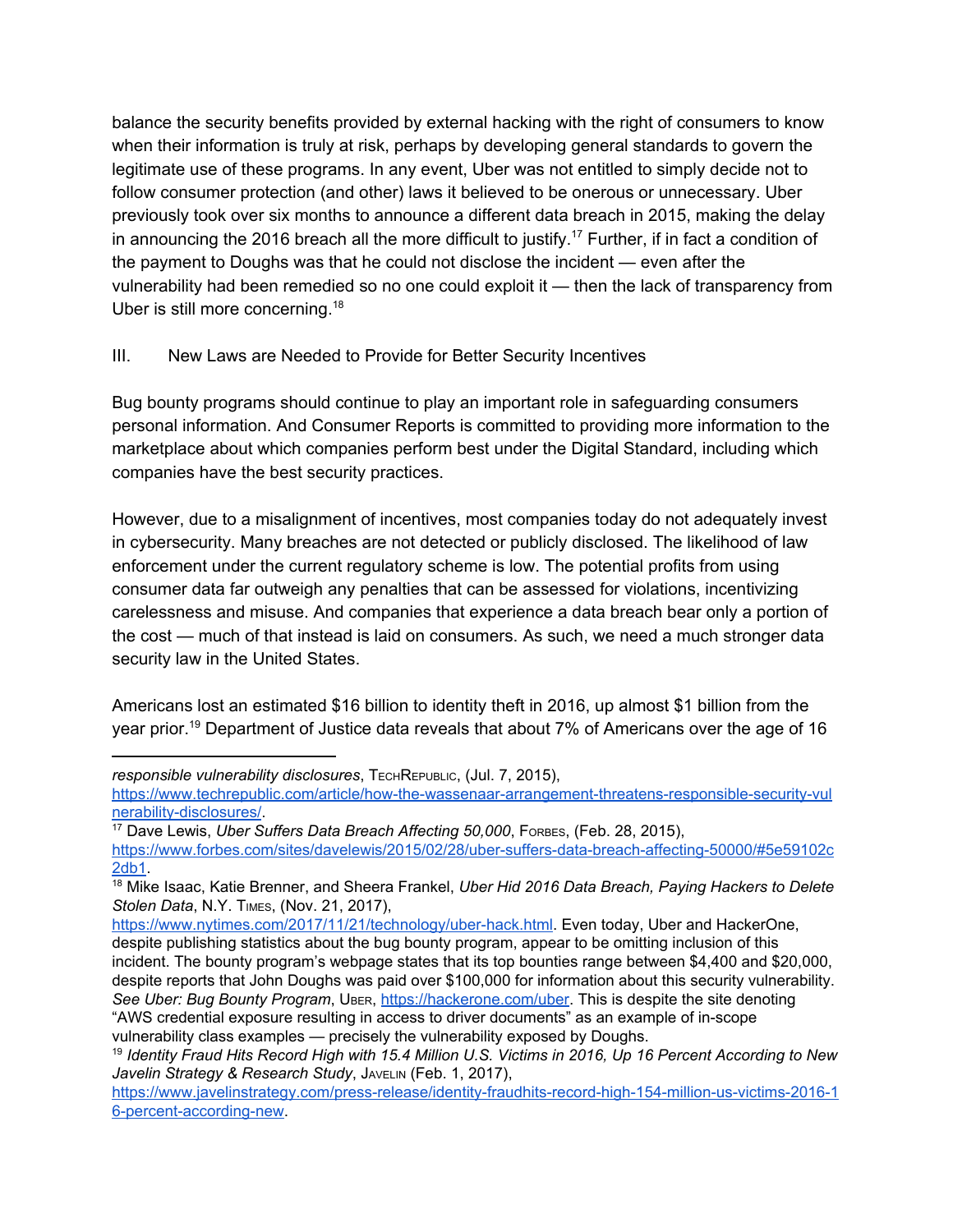experienced identity theft in 2014. $^{20}$  About 9% spent a month or more repairing their accounts or credit histories.<sup>21</sup> Tax identity theft—when identity thieves use compromised social security numbers to file taxes and collect the refund—is a significant concern as well. In fiscal year 2016, the Internal Revenue Service discovered fraudulent returns filed for nearly 1 million people, totaling \$6.5 billion.<sup>22</sup> And because consumers often cannot reliably attribute these losses to particular companies, those companies typically can't be held responsible in court for consumers' losses.

Congress needs to act to update consumer protections to reflect the extremely real threats poses to consumers by poor security practices.

First, lawmakers should give the Federal Trade Commission (FTC) $^{23}$  stronger resources and tools to protect consumers. The FTC has a long, bipartisan history of responding to an ever-changing array of threats on behalf of the American people. However, the agency does not have sufficient resources to police the marketplace as it should, and there are gaps in its authority to address privacy and data security lapses in various sectors. For example, it currently lacks the authority to take action against nonprofit entities and "common carriers."<sup>24</sup> Moreover, when it does bring a case against a bad actor, it typically lacks the authority to obtain civil penalties to deter potential wrongdoers from similar behavior. As such, deceptive or unfair business practices can be rationalized by companies as a (fairly low) cost of doing business.

Second, Congress should pass legislation requiring companies that have access to sensitive personal information to use reasonable security to safeguard it. Despite the FTC's long-standing use of the FTC Act to address data security lapses, some companies continue to challenge it. $^{25}$ The FTC to date has brought over 60 cases challenging shoddy data security practices, but given the uncertainties in application, challenges in attributing harm to specific incidents, and the lack of penalties, the market has yet to internalize the risks posed to consumers by potential data breaches.

<sup>&</sup>lt;sup>20</sup> U.S. Dep't of Justice, Victims of Identity Theft, 2014 1 (Sep. 2015).

<https://www.bjs.gov/content/pub/pdf/vit14.pdf>.

<sup>21</sup> *Id.* at 10.

 $22$  Written Testimony of John A. Koskinen Before the Senate Finance Committee on the 2017 Filing Season and IRS Operations, INTERNAL REVENUE SERV. (Apr. 6, 2017),

[https://www.irs.gov/newsroom/writtentestimony-of-john-a-koskinen-before-the-senate-finance-committee](https://www.irs.gov/newsroom/writtentestimony-of-john-a-koskinen-before-the-senate-finance-committee-on-the-2017-filing-season-and-irs-operationsapril-6-2017)[on-the-2017-filing-season-and-irs-operationsapril-6-2017](https://www.irs.gov/newsroom/writtentestimony-of-john-a-koskinen-before-the-senate-finance-committee-on-the-2017-filing-season-and-irs-operationsapril-6-2017).

 $23$  From August 2015 to August 2017, I served as Policy Director of the FTC's Office of Technology, Research, and Investigation.

<sup>&</sup>lt;sup>24</sup> Oral Statement of Commissioner Terrell McSweeny before the House Judiciary Committee, (Nov. 21, 2017),

[https://www.ftc.gov/system/files/documents/public\\_statements/1268963/mcsweeny\\_oral\\_testimony\\_to\\_us](https://www.ftc.gov/system/files/documents/public_statements/1268963/mcsweeny_oral_testimony_to_us_house_of_representatives_committee_on_the_judiciary_11-1-17_.pdf) house of representatives committee on the judiciary 11-1-17 .pdf.

<sup>25</sup> *E.g.*, Mallory Locklear, *FTC lawsuit over D-Link's lax router security just took a big hit*, ENGADGET, (Sep.

<sup>21,</sup> 2017), <https://www.engadget.com/2017/09/21/ftc-lawsuit-d-link-lax-router-security-took-hit/>.